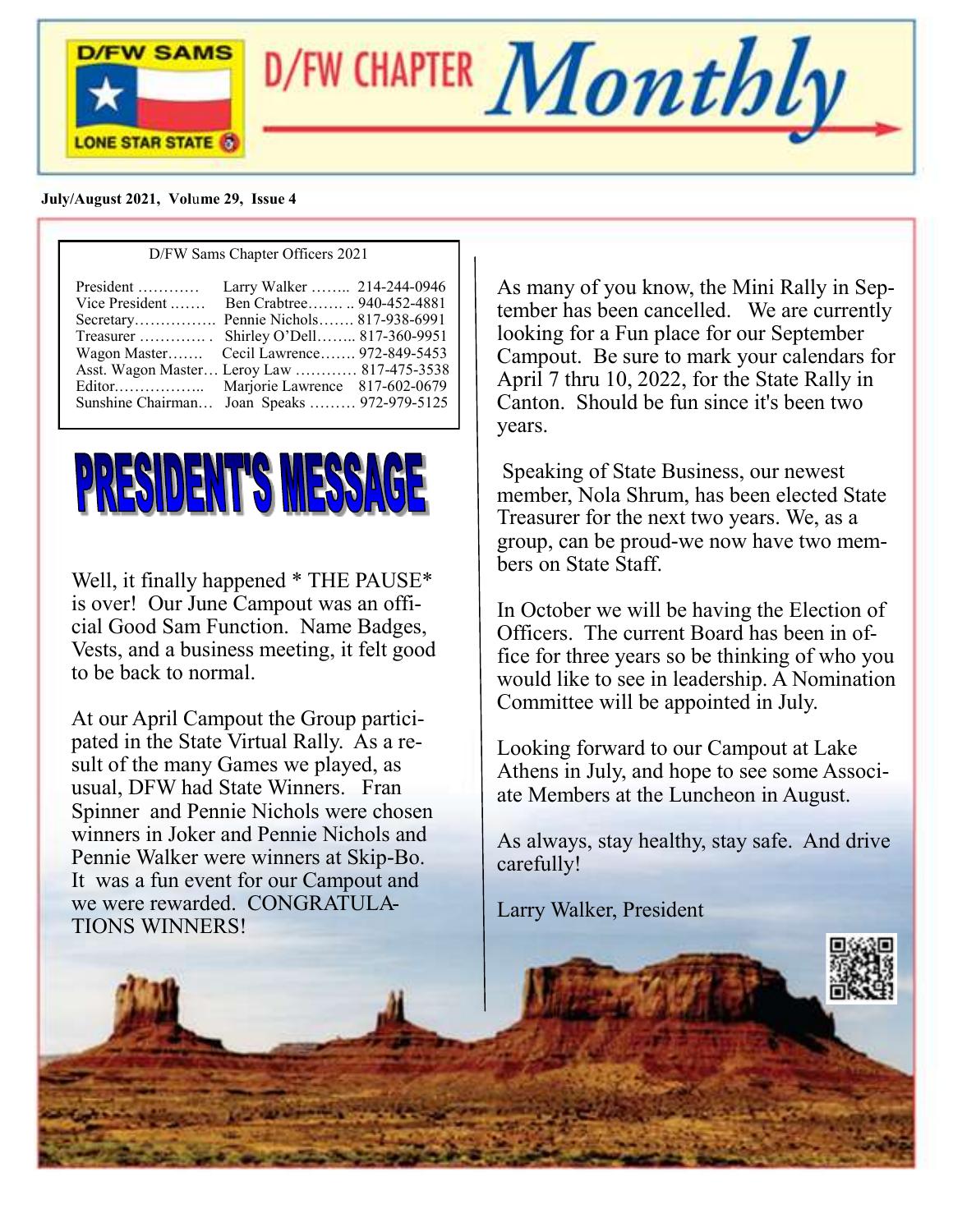# **Page 2**

#### *MAY MEETING HIGHLIGHTS*

The gathering was opened with a prayer led by Tommy Michaels, and the Pledge was led by Shirley O'Dell.

Shirley O'Dell provided the Treasurer's Report.

Kathy Austin donated a POW/MIA cap to be auctioned in a silent auction. Recipient will be announced at a later date.

Shirley O'Dell provided the Sunshine report.

Cecil Lawrence reported 10 rigs on the ground, 2 folks staying in a room, and one drive-in.

Marjorie Lawrence read the birthdays and anniversaries for May.

Pennie Nichols read an email from Ron Boullion regarding the Good Sam "pause" and that it was officially lifted. The state Rally will take place in Canton April 7-10, 2022, with early parking April 5 and 6. She also advised that per an email from our ASD Donna Mann, there would not be a mini-rally this year due to time constraints.

Pennie Nichols also brought us up to date on hosts for future campouts. The Jenkins and Lamberts are hosting in June. Shirley is hosting in July (need another host). The Mathers and Marsha Marino are hosting in October. Kathy Austin is hosting in November (need another host). The Officers are hosting the December campout.

A big thank you was given to Barry and Joyce Kibbe and Kathy Austin for hosting this month's gathering.

Cecil will update us with the location for the September campout since there will not be a mini-rally. Pennie will update the campout schedule and distribute once we have that information.

Shirley O'Dell talked about the "money tree."

Last month, several participated in what would have been the games held at the State Rally, had they had one. We played 42, Chicken Foot, Skip-Bo, and Joker. The names of the winners were submitted to State to be thrown into a hat. Names were drawn and winners of door prizes from our chapter were Fran Spinner and Pennie Nichols for Joker and Pennie Walker and Pennie Nichols for Skip-Bo. The door Prizes will be mailed to the winners whose names were drawn.

Adjourn.

**NOTE:** Because of the "pause," there have been no sanctioned meetings and therefore no motions have been required or made. These notes are for information purposes only.

#### *JUNE MEETING HIGHLIGHTS*

President Larry Walker called the meeting to order at Stay-A-While RV Park in Murchison, Texas. He led the prayer and Pledge. This is our first official meeting after the "pause" put in place by Good Sam, which has officially been lifted.

Shirley O'Dell read the June birthdays and anniversaries and gave the Sunshine report. She announced that Billy Fuller will be celebrating his  $95<sup>th</sup>$  birthday on June 18.

Assistant Wagon Master Leroy Law announced we had 10 rigs on the ground and two drive-ins. He stated our July campout will be at Lake Athens. It was also announced that the location of the September campout (since there will not be a rally) is still up in the air.

Shirley O'Dell read the Treasurer's Report, which included the Charity balance.

Larry announced the State is planning a rally in April 2022 at Canton. He also announced that Canton has already been reserved for our areas' mini-rally in September 2022. There will not be a mini rally for 2021.

Larry announced the winners of the "virtual" state games held in April at Bedrock. Pennie Walker and Pennie Nichols won Skip-Bo and Fran Spinner and Pennie Nichols won Joker. Winners' names were sent to State and placed in a "hat" for a drawing for prizes.

Larry announced that he received an email from State, letting us know that the new Treasurer for State is our very own Nola Schrum. Way to go Nola!

Larry stated that the State is organizing a web site that will have camping schedules posted from all chapters. Larry asked if there would be any objection to our campout schedule being included. There was some discussion, no objection, and Chuck Hayes will continue compiling the data.

Larry also announced that election of officers will take place in October.

Chuck Hayes announced that Larry Walker had been nominated for the Good Sam Helping Hands award. Chuck then presented Larry a medal emblazoned with the 2021 Good Sam Helping Hands Award. Larry had spent many hours volunteering at the Ellis County Vaccination Clinic during the Covid pandemic. Way to go Larry and well deserved.

The 50/50 drawing was won by Chuck and Dawn Hayes.

Larry thanked our hosts, Al and Linda Jenkins and Norman and Sharon Lambert.

The meeting was adjourned.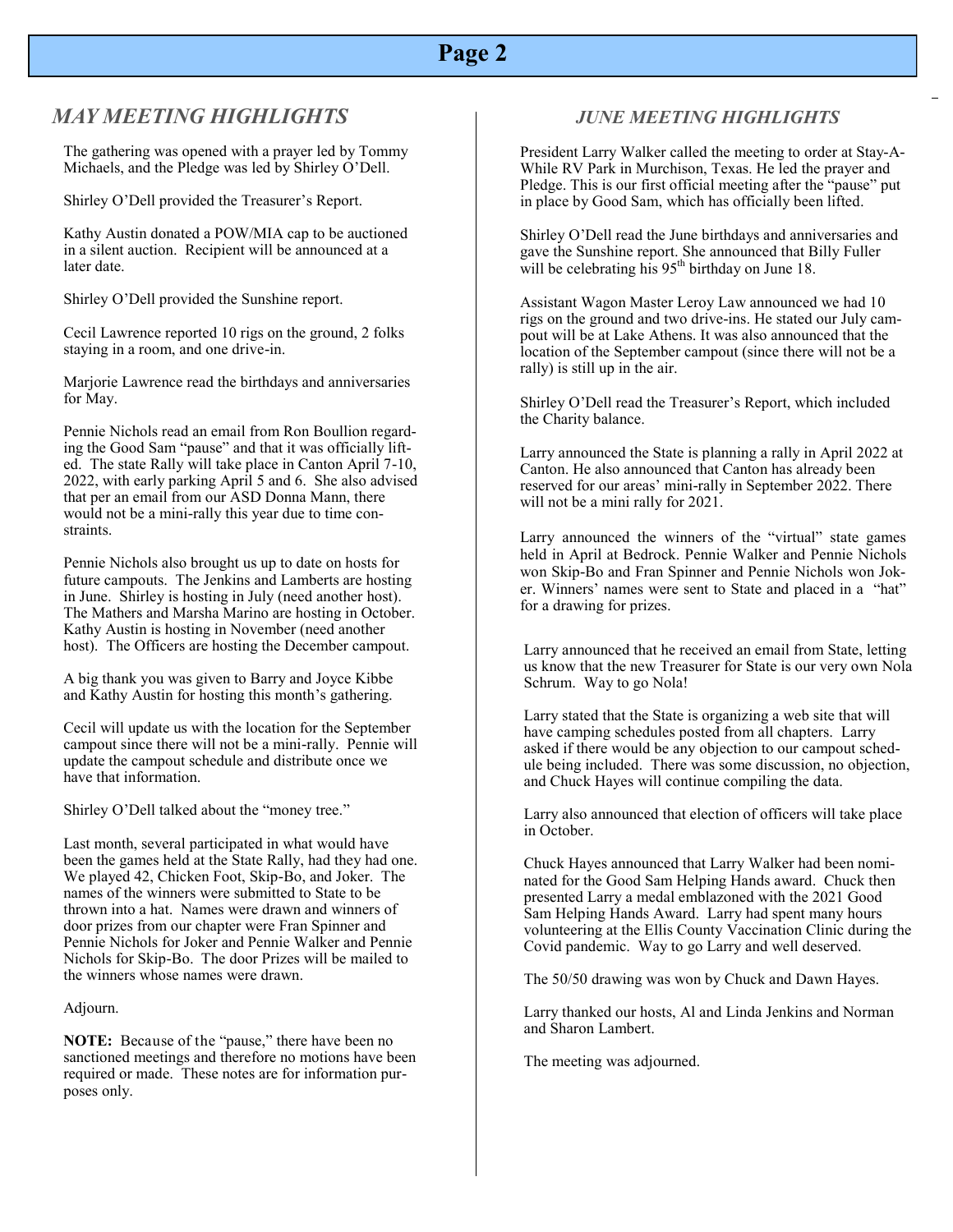# **Page 3**

#### IN OUR THOUGHTS AND PRAYERS

Ben Crabtree has an appointment with his doctor next Monday and he is hoping to be released. Ben has had a long road to recovery and we all hope he can stay healthy!

Jill Schnepf had carpal tunnel surgery June 14th. She is doing well and has been released by her doctors for the shoulder surgery.

Shirley asks for prayers for Dick and Terri Fletcher's daughter, Joanne. She had gall bladder and hiatal hernia surgery on June 14th. She is having complications and is back in the hospital. The surgery was originally scheduled for last year but was postponed due to Covid.

We also need to extend our support to Danna Mann since she has endured the catastrophic loss of her motorhome.

#### **CONGRATULATIONS TO OUR MEMBERS!!**

All of us should be extremely proud of our members who have stepped up to the plate to help their community or our state organization. Hats off to Larry Walker and Nola Schrum for taking on jobs that serve us all with little or no recognition!! Good job each one of you. Stand tall and bow to no one.

Last, but not least, congratulations to our members, Pennie Nichols, Pennie Walker, and Fran Spinner for being chosen as winners for Skip-Bo and Joker by State at the virtual State Rally. Way to go Girls!



#### **VACATION MEMORIES!**

Cecil Lawrence fishing at Dillon Reservoir Colorado. Now that we can travel, let's show our photographs

.

## *ANNIVERSARIES*

## *JULY, 20201*

| Ray & Fran Spinner            | July 4  | 63 years |
|-------------------------------|---------|----------|
| James & Rosetta Parker July 9 |         | 55 years |
| Leroy & Julie Law             | July 22 | 60 years |

## *AUGUST, 2021*

| <b>Chuck &amp; Dawn Hayes</b>     | August 3        | 53 years |
|-----------------------------------|-----------------|----------|
| Mike & Pennie Nichols             | <b>August 4</b> | 27 years |
| <b>Ben &amp; Pat Crabtree</b>     | <b>August 5</b> | 59 years |
| <b>Billy &amp; Joan Speaks</b>    | <b>August</b> 7 | 22 years |
| Norman & Sharon Lambert August 13 |                 | 61 years |

## *BIRTHDAYS*

## **JULY, 2021**

| <b>Norman Lambert</b>  | X. |
|------------------------|----|
| <b>Linda Jenkins</b>   | 13 |
| <b>George Thompson</b> | 27 |
| <b>Barry Kibbe</b>     | 28 |

#### *AUGUST, 2021*

| <b>Jacklyn Rhines</b> |                  |
|-----------------------|------------------|
| <b>Joan Speaks</b>    | <i><b>10</b></i> |
| <b>Mike Rhines</b>    | 17               |
| <b>Ray Spinner</b>    | <b>20</b>        |
| <b>Leroy Law</b>      | 24               |